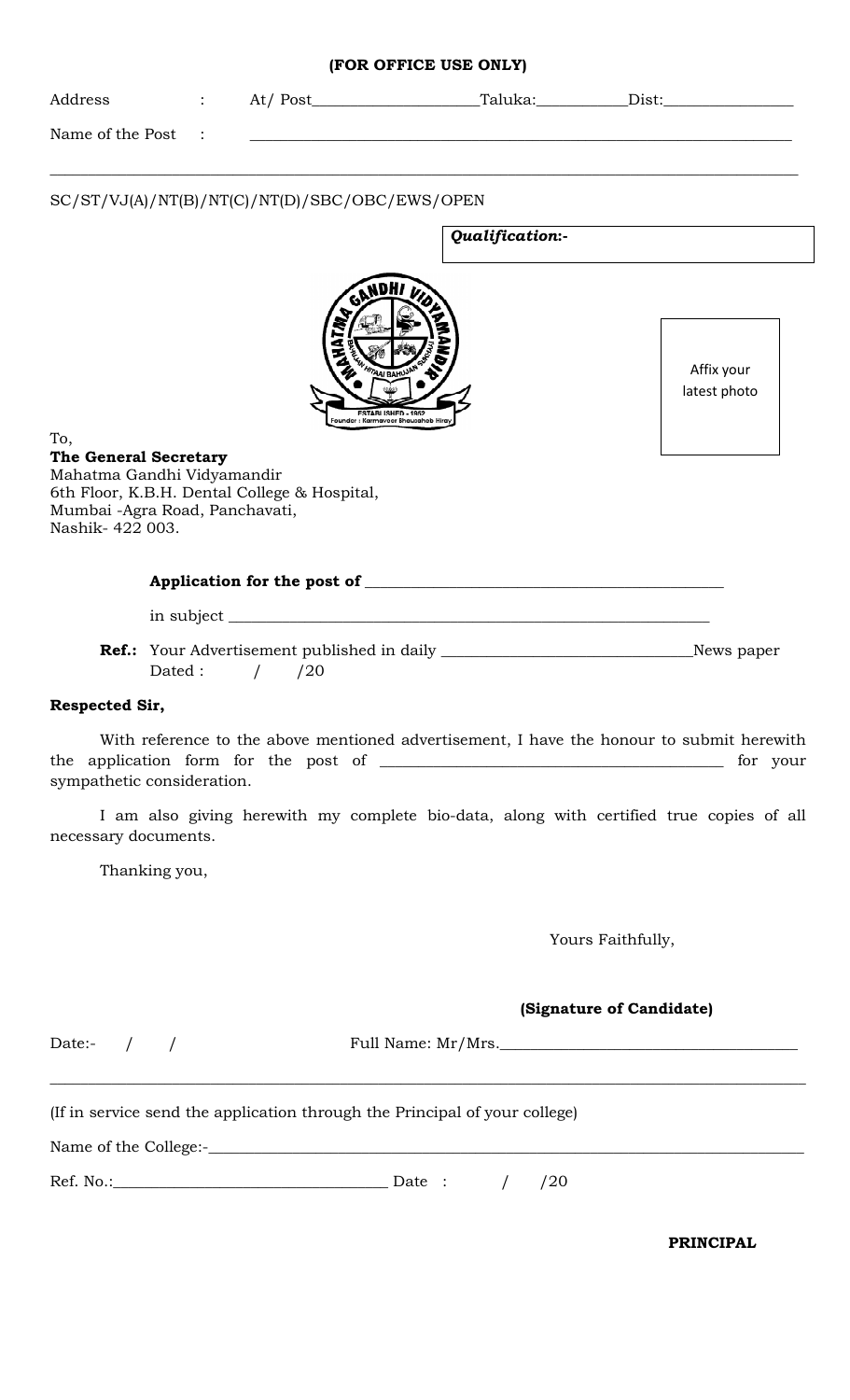# **Mahatma Gandhi Vidyamandir,**

**Panchavati, Nashik- 422 003.** 

## *Personal Details of the Candidate*

| 1)                | Name the candidate in full                            | Surname                                                                                                                                                                                                                                                                                                                                                                     |
|-------------------|-------------------------------------------------------|-----------------------------------------------------------------------------------------------------------------------------------------------------------------------------------------------------------------------------------------------------------------------------------------------------------------------------------------------------------------------------|
|                   | (in BLOCK CAPITAL LETTERS)                            | First Name                                                                                                                                                                                                                                                                                                                                                                  |
|                   |                                                       | Father's/Husband<br>Name                                                                                                                                                                                                                                                                                                                                                    |
| 2)                | <b>Permanent Address</b>                              | At/Post<br>$\ddot{\cdot}$<br><u> 1989 - Johann Barbara, martxa amerikan bashkar (</u><br>Village<br>Taluka<br><u> 1980 - Andrea Andrew Maria (h. 1980).</u><br>Dist.<br><u> 1989 - Johann John Stone, market fransk politiker (</u><br>Pin Code No.<br><u> 1989 - Johann Stein, marwolaethau a bhann an t-Amhain Aonaich an t-Amhain Aonaich an t-Amhain Aonaich an t-A</u> |
| 3)                | Address for correspondence                            |                                                                                                                                                                                                                                                                                                                                                                             |
| 4)                | Mobile:<br>E-mail:<br>Aadhar Card No.<br>PAN Card No. |                                                                                                                                                                                                                                                                                                                                                                             |
| 5                 | Gender                                                | Married<br>Female<br>Unmarried<br>Male                                                                                                                                                                                                                                                                                                                                      |
| 6)                | Date of Birth                                         | $\ddot{\cdot}$<br>M Y Y<br>M<br>Y<br>D<br>D<br>Y<br>Present Age:<br>Year<br>Month                                                                                                                                                                                                                                                                                           |
| $\left( 7\right)$ | <b>Birth Place</b>                                    |                                                                                                                                                                                                                                                                                                                                                                             |
| 8)                | Caste & Sub-Caste                                     |                                                                                                                                                                                                                                                                                                                                                                             |
| 9)                | Caste Validity No.                                    |                                                                                                                                                                                                                                                                                                                                                                             |
| 10)               | Employment Registration No.                           | Employment Exchange :<br>$\mathbf{1}$ . The set of the set of $\mathbf{1}$                                                                                                                                                                                                                                                                                                  |